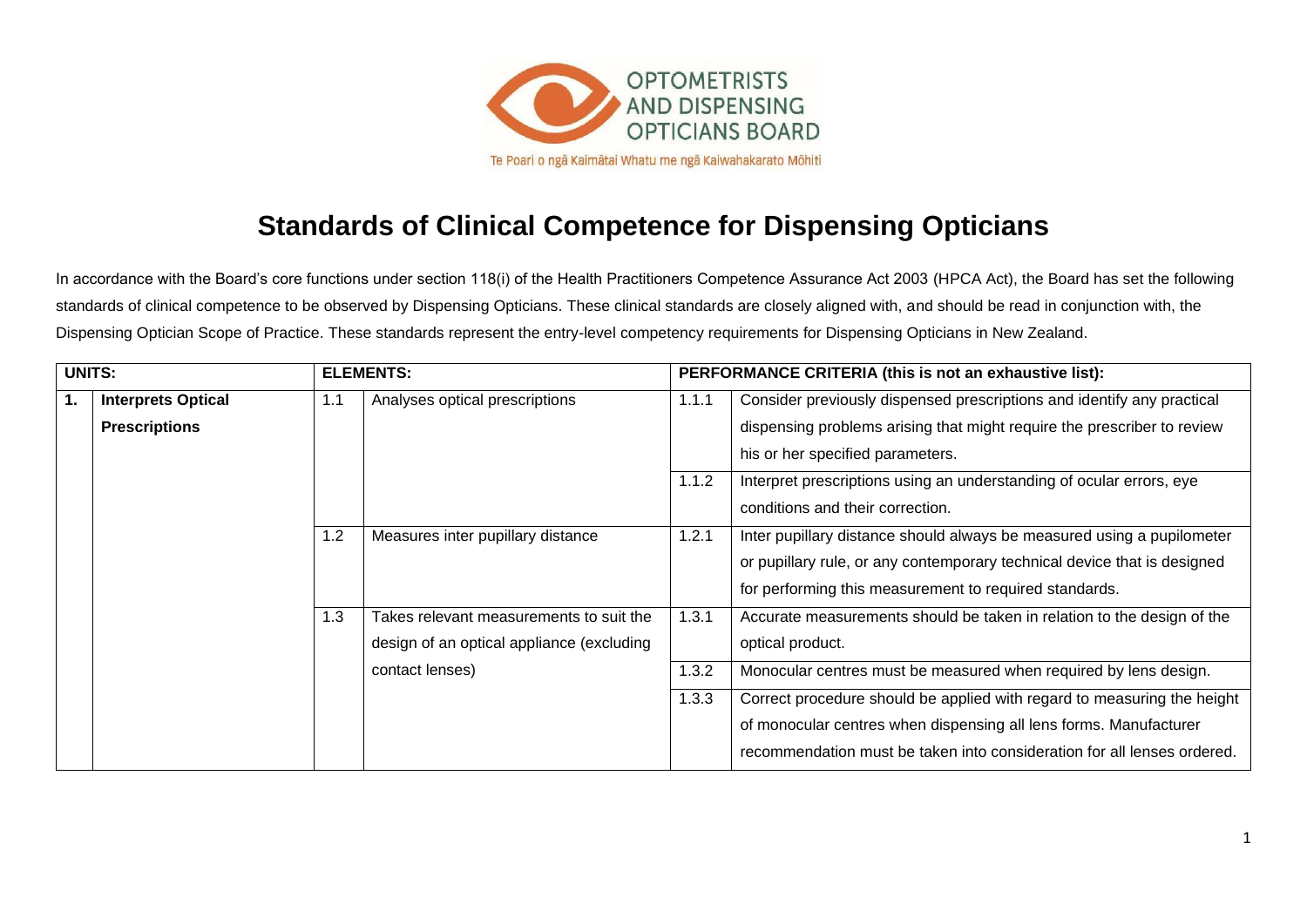|    |                          | 1.4 | Adjusts lens power to account for altered  | 1.4.1 | Accurately calculate and adjust lens power to account for altered vertex   |
|----|--------------------------|-----|--------------------------------------------|-------|----------------------------------------------------------------------------|
|    |                          |     | vertex distance (VD), base prism, vertical |       | distance (VD), base prism, vertical imbalance, and spectacle lens          |
|    |                          |     | imbalance or spectacle lens design         |       | design.                                                                    |
|    |                          |     |                                            | 1.4.2 | Accurately document any changes to the script due to any changes in        |
|    |                          |     |                                            |       | vertex distance (VD), base prism, vertical imbalance and spectacle lens    |
|    |                          |     |                                            |       | design                                                                     |
|    |                          | 1.5 | Provides advice on optical appliances      | 1.5.1 | Assist client with frame selection by displaying thorough knowledge of     |
|    |                          |     | including lens types, frame selection,     |       | frame features. Consider benefits and limitations of the various           |
|    |                          |     | contact lens care and maintenance          |       | materials, shapes, cosmetic applications and costs. Take into account      |
|    |                          |     | regimes                                    |       | any specific requirements the client may have.                             |
|    |                          |     |                                            | 1.5.2 | Advise client regarding the selection of lenses available using an         |
|    |                          |     |                                            |       | awareness of the latest lens designs and technology. Explain benefits      |
|    |                          |     |                                            |       | and limitations of lens materials, treatments and tints. Account should be |
|    |                          |     |                                            |       | taken of the use of the finished appliance and safety factors. Full        |
|    |                          |     |                                            |       | explanations of what can be expected from the final product should be      |
|    |                          |     |                                            |       | given. Give advice on sun protection and related accessories.              |
|    |                          |     |                                            | 1.5.3 | Order the optical appliance giving full and accurate information to ensure |
|    |                          |     |                                            |       | final product is exactly as specified for client.                          |
|    |                          |     |                                            | 1.5.4 | Discuss advantages and disadvantages of contact lenses and the             |
|    |                          |     |                                            |       | related lens maintenance and eye care issues.                              |
| 2. | <b>Dispenses Optical</b> | 2.1 | Verifies optical appliance matches the     | 2.1.1 | The finished lenses should be verified against the prescriber's            |
|    | <b>Prescriptions</b>     |     | prescription as ordered using a focimeter, |       | prescription using a focimeter or similar instrument.                      |
|    |                          |     | lensometer or by any other recognised      | 2.1.2 | Optical centers, segment heights, powers, addition, base curves, prism,    |
|    |                          |     | means.                                     |       | centre thickness, max/min edge thickness should be checked against the     |
|    |                          |     |                                            |       | prescriber's prescription order requirements and relevant standards as     |
|    |                          |     |                                            |       | necessary.                                                                 |
|    |                          |     |                                            |       |                                                                            |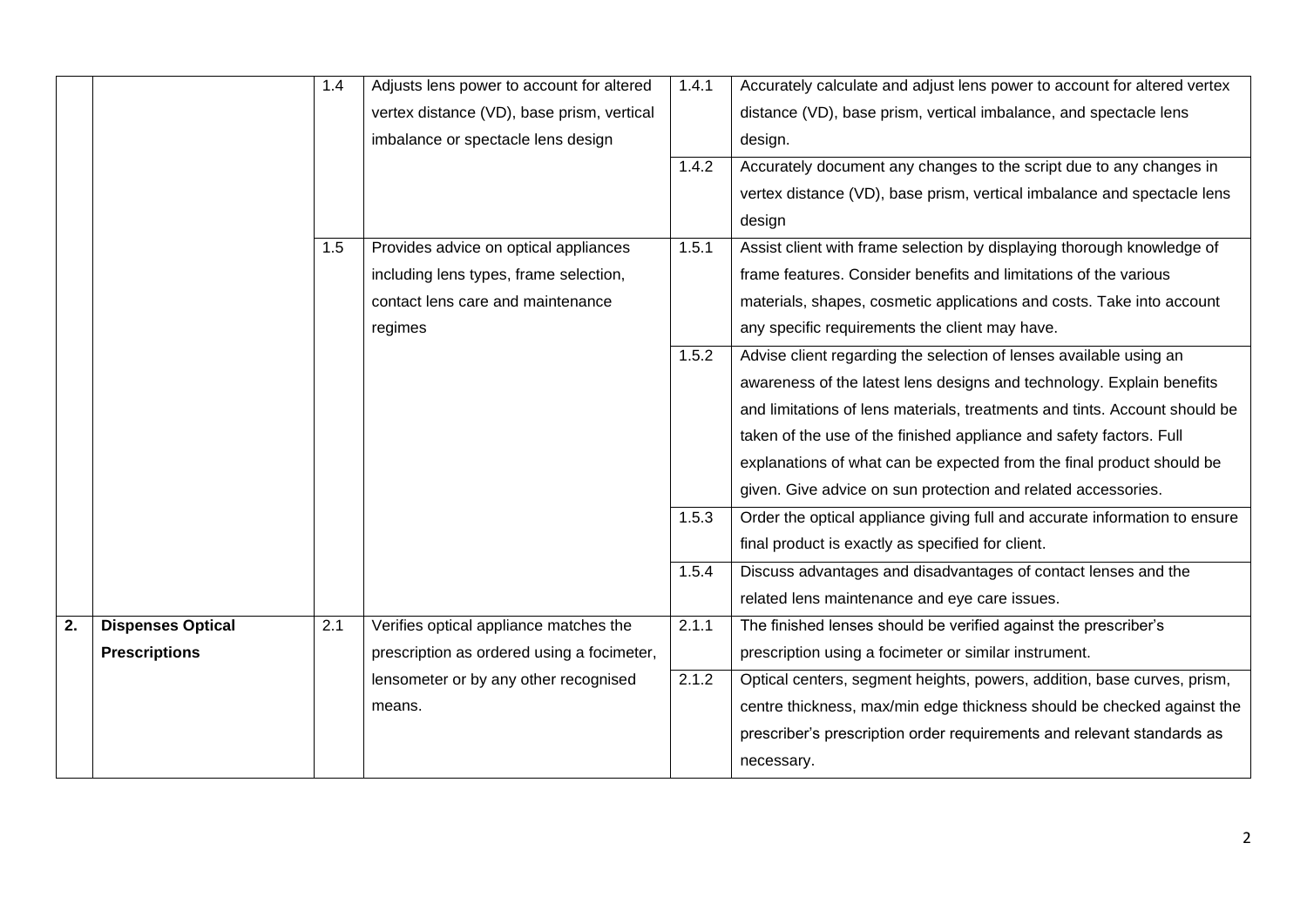|  |  |     |                                                                               | 2.1.3<br>2.1.4 | The lens thickness, tints, treatments and coatings should comply with<br>Australian and New Zealand standards as well as being free from<br>defects.<br>Accuracy and quality of glazing should be checked including rimless and<br>nylon fittings.     |
|--|--|-----|-------------------------------------------------------------------------------|----------------|--------------------------------------------------------------------------------------------------------------------------------------------------------------------------------------------------------------------------------------------------------|
|  |  |     |                                                                               | 2.1.5          | Check to ensure safety eyewear meets safety standards and has the<br>appropriate certification.                                                                                                                                                        |
|  |  | 2.2 | Duplicates optical appliances using a                                         | 2.2.1          | Duplicate spectacles should be ordered according to details on file.                                                                                                                                                                                   |
|  |  |     | valid prescription                                                            | 2.2.2          | Duplicate by verification of lens details using focimeter, or any<br>contemporary technical device that is designed for performing this<br>measurement to the required standards, such as calipers, lens measure,<br>transmittance meter, as required. |
|  |  | 2.3 | Verifies visual acuity                                                        | 2.3.1          | Visual acuity should be checked upon collection as per prescriber's<br>findings.                                                                                                                                                                       |
|  |  |     |                                                                               | 2.3.2          | Advice should be given regarding adaptation issues taking into account<br>any previously worn spectacles.                                                                                                                                              |
|  |  | 2.4 | Fits, adjusts and adapts optical<br>appliances to the face (excluding contact | 2.4.1          | Frames should be checked for defects and set up according to any<br>previous instructions e.g. pantoscopic angle, temple length.                                                                                                                       |
|  |  |     | lens)                                                                         | 2.4.2          | Consideration should be made of any special requirements such as<br>ptosis props, hearing aid adaptations or prosthetics. Use appropriate<br>tools to complete adjustments.                                                                            |
|  |  |     |                                                                               | 2.4.3          | A follow up service of frame adjustments frame repairs and advice<br>should be offered.                                                                                                                                                                |
|  |  |     |                                                                               | 2.4.4          | Advice should be given on any relevant accessories that may be useful<br>to client.                                                                                                                                                                    |
|  |  |     |                                                                               | 2.4.5          | Client should be coached in the proper use and maintenance of the<br>appliance (cleaning cloths and solutions, storage, temperature).                                                                                                                  |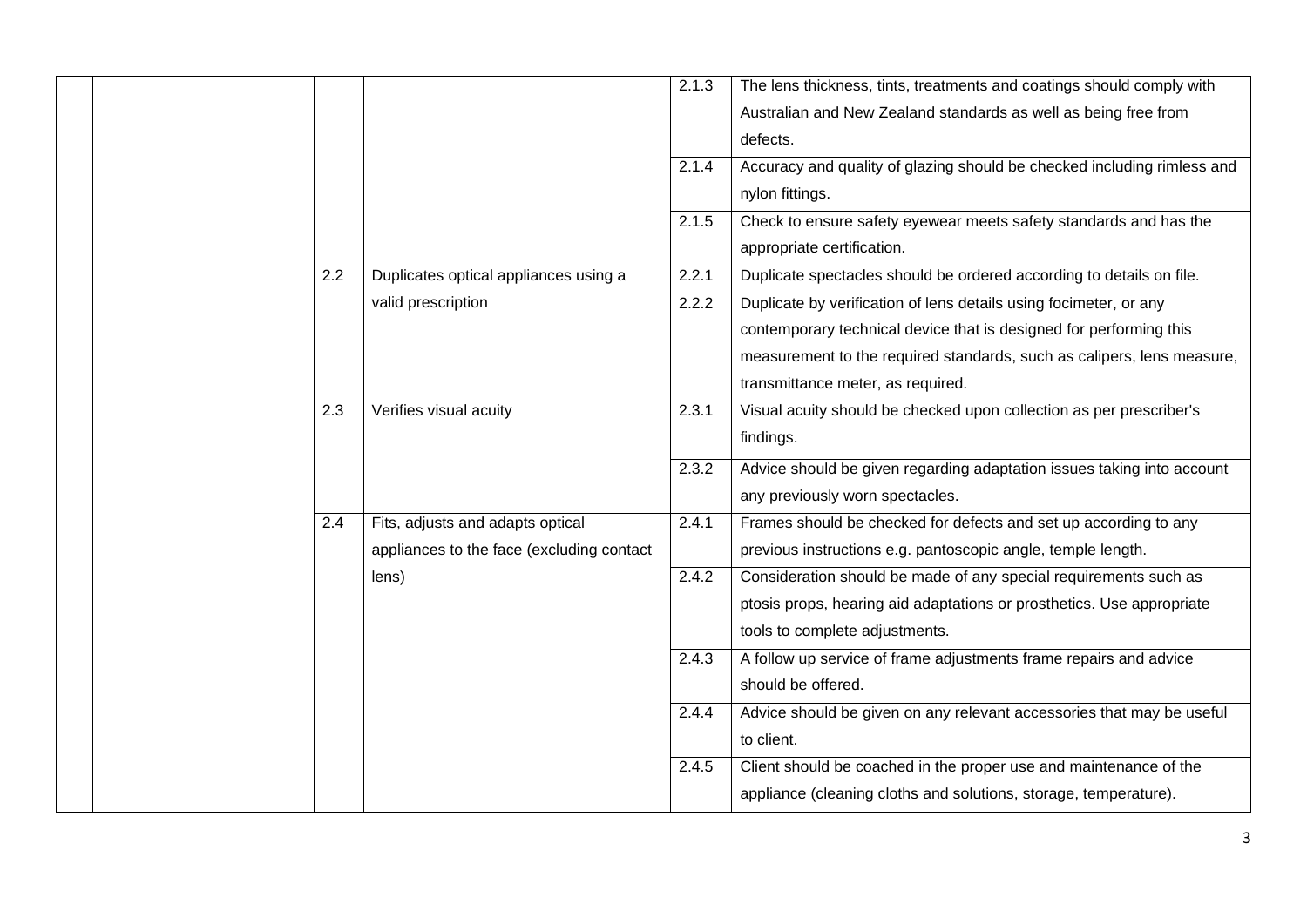|    |                          | 2.5 | Dispenses contact lenses using a valid       | 2.5.1 | Contact lens parameters including material, diameter and power should      |
|----|--------------------------|-----|----------------------------------------------|-------|----------------------------------------------------------------------------|
|    |                          |     | prescription (insertion and removal          |       | be checked against a valid prescription.                                   |
|    |                          |     | techniques).                                 | 2.5.2 | Instructions should be given to client on insertion and removal            |
|    |                          |     |                                              |       | techniques and proper handling and care of contact lenses.                 |
|    |                          |     |                                              | 2.5.3 | Client should have understanding of after-care requirements, wearing       |
|    |                          |     |                                              |       | time and solutions.                                                        |
|    |                          |     |                                              | 2.5.4 | Limitations and adaptation issues should be discussed.                     |
|    |                          | 2.6 | Certifies a written script from Optometrist  | 2.6.1 | Duplicates a written script from the optometry records for spectacles      |
|    |                          |     | records                                      | 2.6.2 | Duplicates a written script from the optometry records for contact lenses. |
|    |                          |     |                                              | 2.6.3 | Signs the script and states the name of the Optometrist who prescribed     |
|    |                          |     |                                              |       | the script.                                                                |
|    |                          |     |                                              | 2.6.4 | Writes name and Board registration number next to signature. It should     |
|    |                          |     |                                              |       | be clear that the Dispensing Optician is not the prescriber and that the   |
|    |                          |     |                                              |       | prescription is being signed on behalf of the prescriber.                  |
| 3. | <b>Maintains Records</b> | 3.1 | Ensures that all dispensing data is          | 3.1.1 | All relevant data including dispensing details, pupillary distances, lens  |
|    |                          |     | documented in a legible, secure,             |       | form type, treatments and any frame details must be accurately             |
|    |                          |     | accessible, permanent and unambiguous        |       | recorded.                                                                  |
|    |                          |     | and timely manner.                           | 3.1.2 | Any specific advice or recommendation given to a client should be          |
|    |                          |     |                                              |       | recorded.                                                                  |
|    |                          | 3.2 | Maintains confidentiality of patient records | 3.2.1 | Records are kept in a readily retrievable and secure format in             |
|    |                          |     | in accordance with the Privacy Act.          |       | accordance with the Privacy Act 2020.                                      |
|    |                          |     |                                              | 3.2.2 | All recorded information must be dated and complete.                       |
|    |                          |     |                                              | 3.2.3 | Handwritten errors or changes should be deleted with a single score-       |
|    |                          |     |                                              |       | through (not obscured) and initialled.                                     |
| 4. | <b>Communication</b>     | 4.1 | Communicates with the patient in an          | 4.1.1 | Takes into account the physical, emotional, intellectual and cultural      |
|    |                          |     |                                              |       |                                                                            |
|    |                          |     | effective manner.                            |       | background of the patient.                                                 |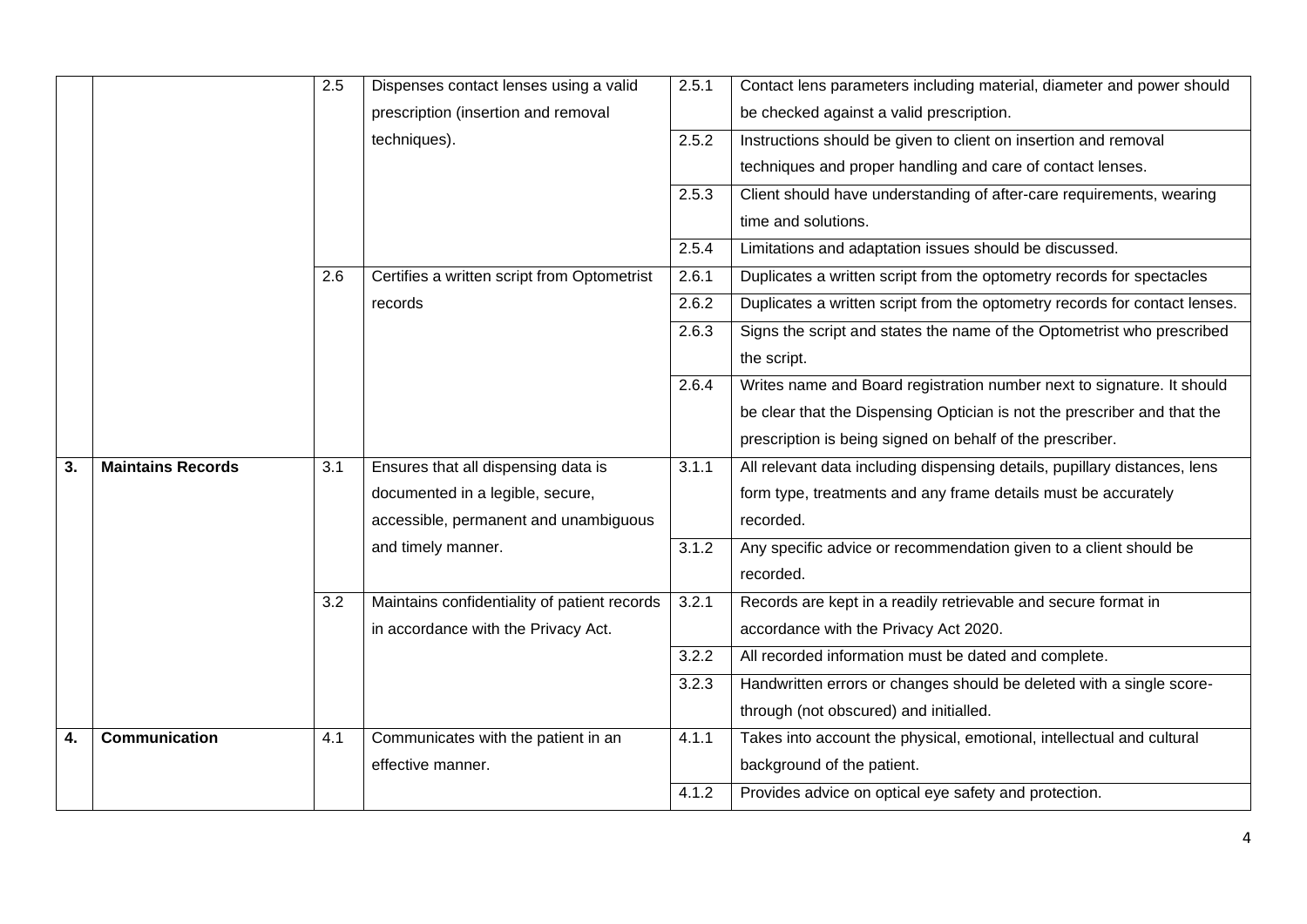|                  |                              |     |                                           | 4.1.3 | Appropriately recommends and makes available subsidies to patients           |
|------------------|------------------------------|-----|-------------------------------------------|-------|------------------------------------------------------------------------------|
|                  |                              |     |                                           |       | with entitlements.                                                           |
|                  |                              |     |                                           | 4.1.4 | Identifies situations requiring emergency ophthalmic care and directs the    |
|                  |                              |     |                                           |       | client to an appropriate health care provider as required. <sup>1</sup>      |
|                  |                              |     |                                           | 4.1.5 | Understands and utilises different strategies to elicit information relevant |
|                  |                              |     |                                           |       | to the visit from the patient and/or guardian. <sup>1</sup>                  |
| $\overline{5}$ . | <b>Practice Management /</b> | 5.1 | Understands the principles of planning,   | 5.1.1 | Understands practice staff roles and training needs.                         |
|                  | <b>Professional</b>          |     | establishment, development and            | 5.1.2 | Maintains equipment in a safe, accurate state.                               |
|                  | <b>Responsibilities</b>      |     | maintenance                               | 5.1.3 | Maintains personal and general safety, hygiene and comfort, including        |
|                  |                              |     | of an optometric practice.                |       | appropriate infection control measures.                                      |
|                  |                              |     |                                           | 5.1.4 | Schedules patient appointments according to the time required.               |
|                  |                              |     |                                           | 5.1.5 | Recognises financial obligations and reporting requirements.                 |
|                  |                              | 5.2 | Understands the legal obligations         | 5.2.1 | Understands and complies with the relevant legislation and standards.        |
|                  |                              |     | involved as a registered health           |       |                                                                              |
|                  |                              |     | practitioner.                             |       |                                                                              |
| 6.               | Delegated Tasks <sup>2</sup> | 6.1 | May perform delegated tasks in support of | 6.1.1 | Operate diagnostic equipment, including but not limited to automated         |
|                  |                              |     | NZ registered Optometrists or             |       | visual field analyser, auto-refractor, non-contact tonometer, digital        |
|                  |                              |     | Ophthalmologist. <sup>3</sup>             |       | imaging devices, colour vision tests, standardised visual perceptual         |
|                  |                              |     |                                           |       | tests.                                                                       |
|                  |                              |     |                                           | 6.1.2 | Administration of pre-test questionnaires and obtaining of health            |
|                  |                              |     |                                           |       | information.                                                                 |
|                  |                              |     |                                           | 6.1.3 | Instruction of treatment plans.                                              |
|                  |                              |     |                                           | 6.1.4 | Administration of medicines under a standing order.                          |

<sup>&</sup>lt;sup>1</sup> 4.1.4 and 4.1.5 – A Dispensing Optician will need to have some underpinning knowledge of a variety of eye conditions in order to best direct the patient.

<sup>&</sup>lt;sup>2</sup> These are tasks that are delegated to a Dispensing Optician by an Optometrist or Ophthalmologist, and which are done under the supervision of the Optometrist or Ophthalmologist (not necessarily direct supervision).  $3$  The responsibility for ensuring the Dispensing Optician has the knowledge and training to perform the delegated task lies with the delegating health practitioner (Optometrists or Ophthalmologist), as does any

interpretation, diagnosis, treatment outcomes and subsequent management of the patient.